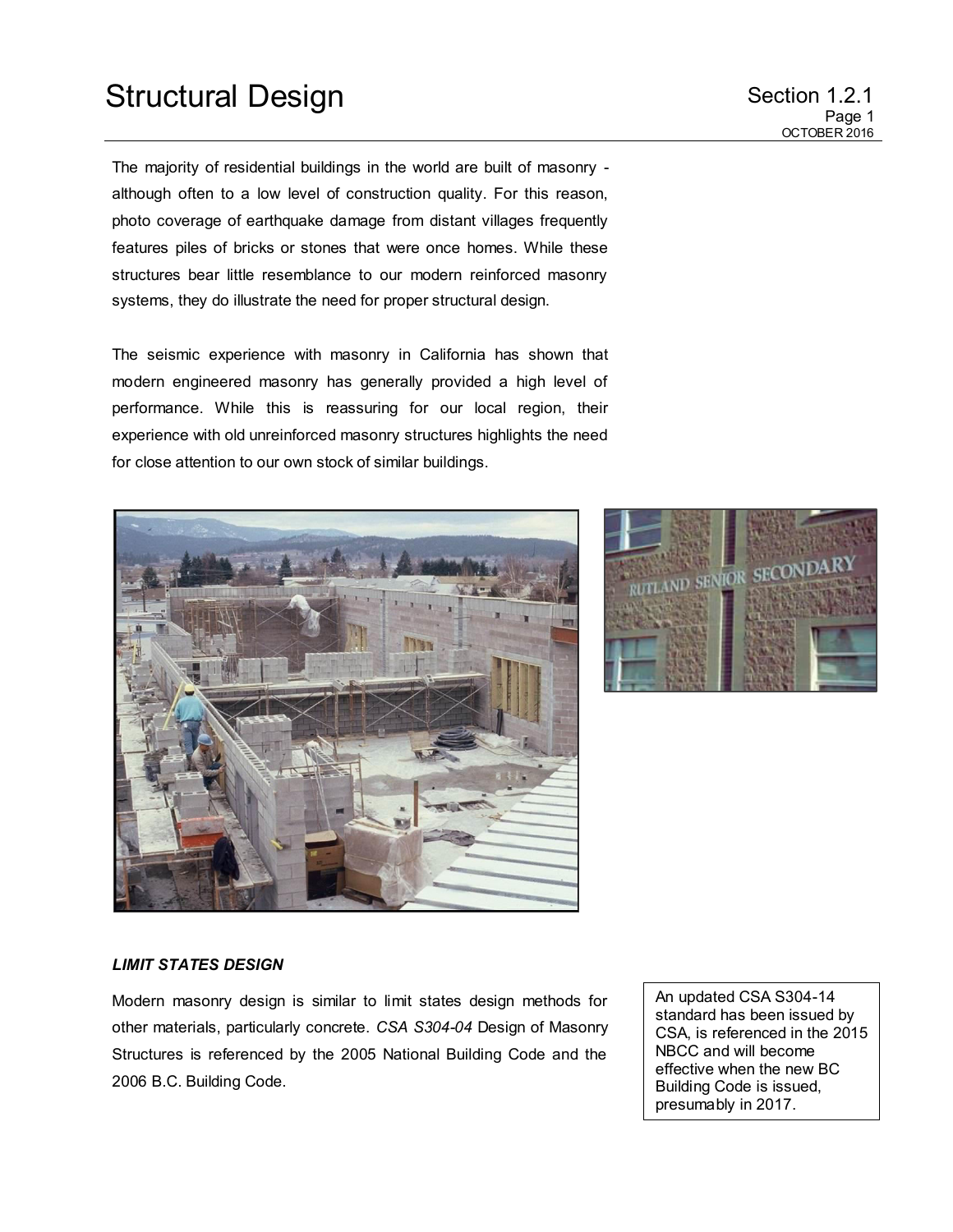## Structural Design Structural Design

Page 2 OCTOBER 2016

The following three factors in *CSA S304.1* differentiate masonry design from reinforced concrete design:

-  $f_m$ 

 $f_m$  is the masonry compressive design strength. It is less than the masonry unit strength due to the effects of mortar bedding and interaction of the mortar and masonry unit.  $f_m$  is usually determined from the unit strength, as shown below in Table 1.2.1-1. For some projects, such as those utilizing large amounts of high strength units, the alternative method of testing masonry assemblies (prisms) is occasionally used.



The  $\Phi$ <sub>m</sub> resistance (safety) factor for masonry was increased from 0.55 to 0.60 in the 2004 edition.

- E<sup>m</sup>

The elastic modulus for masonry may be taken as  $E_m$ =850  $f_m$  (not greater than 20,000 MPa), or may be determined from testing. *CSA S304.1* also provides methods for determining effective moments of inertia for deflection calculations

| Value of $f_m$ for concrete block masonry                              |                                                                                                      |                     |  |  |  |
|------------------------------------------------------------------------|------------------------------------------------------------------------------------------------------|---------------------|--|--|--|
|                                                                        | Specified compressive strength<br>normal to the bed joint, $fm$ , for<br>concrete block masonry, MPa |                     |  |  |  |
| Specified compressive<br>strength of unit, MPa<br>(average net area) * | Type S mortar                                                                                        |                     |  |  |  |
|                                                                        | Hollow                                                                                               | Solid or<br>grouted |  |  |  |
| >40                                                                    | 22                                                                                                   | 17                  |  |  |  |
| 30                                                                     | 17.5                                                                                                 | 13.5                |  |  |  |
| 20                                                                     | 13                                                                                                   | 10                  |  |  |  |
| 15                                                                     | 9.8                                                                                                  | 7.5                 |  |  |  |
| 10<br>. .<br>. .<br>                                                   | 6.5<br>.                                                                                             | 5                   |  |  |  |



**Block Testing**

Note that CSA S304.1 now clearly provides for the use of the higher "Hollow" value for **f'm** if the grout area is ignored.

\*Linear interpolation is permitted.

Notes: - For grouted walls the area of grout may be ignored and the "Hollow"  $f_m$  value used with the face-shell bedded area. This will be advantageous for larger spacings of grouted cells.

- Alternatively, for partially grouted walls a weighted value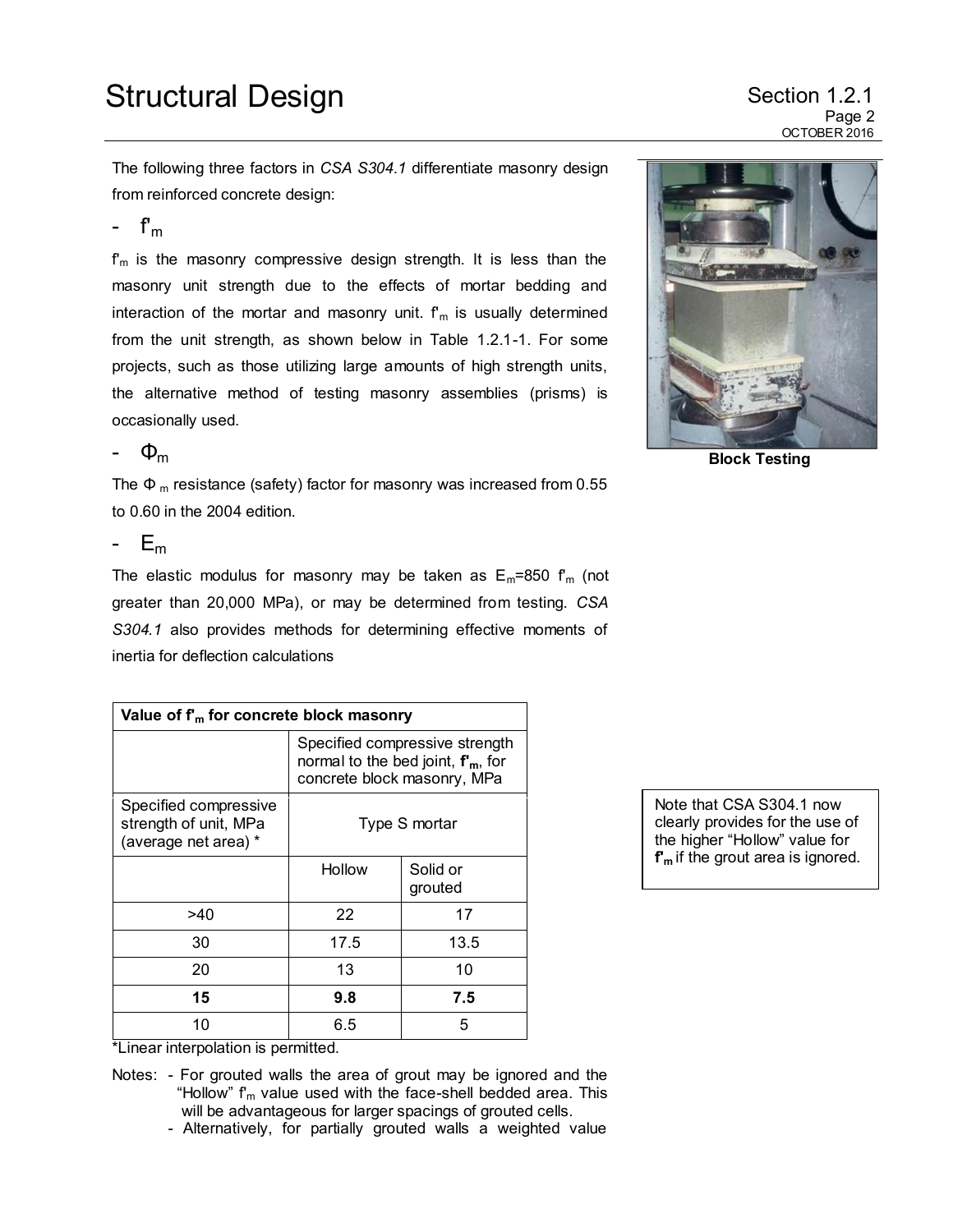between the "Hollow" and the "Solid or Grouted" may be used, based on the percentage of grouted cores.

- Type N mortar is seldom, if ever, used in structural masonry.

#### *REINFORCEMENT*

Care should be taken to disperse the rebar throughout the wall, and to avoid congestion in vertical cores. The most common rebar size in reinforced masonry is 15M, followed by 20M. 25M's are occasionally used, but are difficult to handle and require long laps. Vertical bars are typically placed as one layer in the centre of the wall. Horizontal rebar is placed in bondbeam courses, often in pairs that act to centre the vertical steel. Horizontal joint reinforcing is fabricated in ladders of two 3.8mm (9 ga) galvanized wires and embedded in horizontal mortar bed joints at a spacing of 400 or 600mm.



**Dowels**

#### *MINIMUM SEISMIC REINFORCEMENT*

*CSA S304.1* (Clause 10.15.2) specifies minimum seismic reinforcement for loadbearing and non-loadbearing walls for a project with a specific seismic hazard index  $[IEF<sub>a</sub>S<sub>a</sub>(0.2)]$ . For most cases, the required reinforcement areas must be oriented a minimum of 1/3 in either direction. The larger amount of reinforcement will usually be used vertically.

Vertical steel spacing must not exceed 6(t+10) mm or 1200 mm, whichever is less. The maximum spacing of horizontal reinforcement is:

- 400 mm where only joint reinforcement is used
- 1200 mm where only bond beams are used
- 2400 mm for bond beams, and 400 mm for joint reinforcement where both are used

In many cases, it will be found that this minimum seismic steel will also be adequate for flexural, shear or axial load resistance.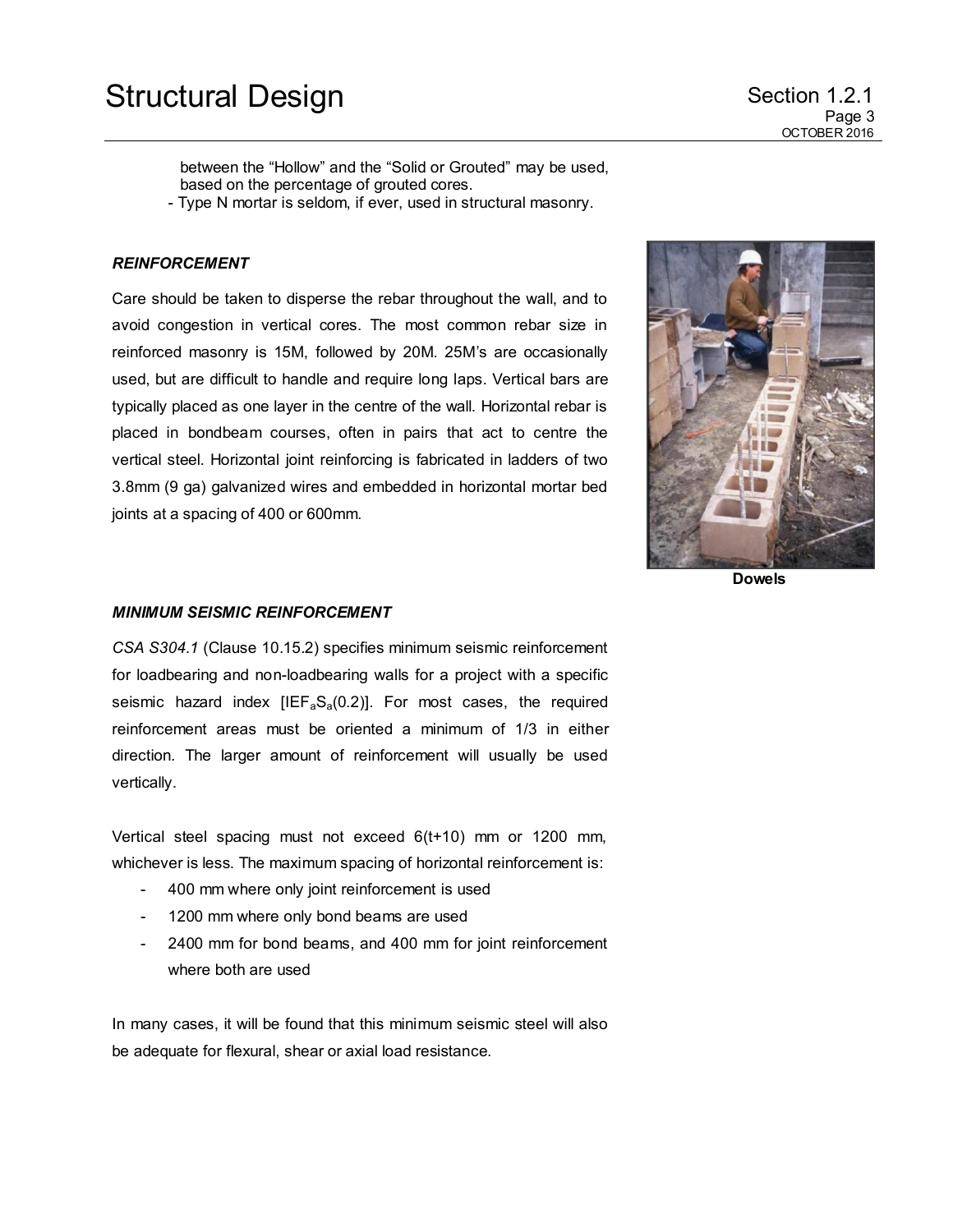

**Reinforced Block Structure**

| SHI*                                   | <b>Area Required</b>                                     | <b>Typical Spec 200mm Wall</b>                                                                           |
|----------------------------------------|----------------------------------------------------------|----------------------------------------------------------------------------------------------------------|
| Loadbearing<br>$SHI \geq 0.35$         | Total $0.002 Aa$<br>$2/3 = 0.00133$<br>$1/3 = 0.00067$   | Vertical: 15M @ 800mm (0.00132)<br>Horizontal: 2-15M @ 2400mm<br>+ Joint reinforcing $@$ 400mm (0.00117) |
| Non-<br>loadbearing<br>$SHI \geq 0.75$ | <b>Total 0.001</b><br>$2/3 = 0.00067$<br>$1/3 = 0.00033$ | Vertical: 15M @ 1200mm (0.00088)<br>Horizontal: 1-15M @ 2400mm<br>+ Joint reinforcing @ 400mm (0.00073)  |

 $\overline{\text{H}}$  SHI = Seismic Hazard Index IEF<sub>a</sub>S<sub>a</sub>(0.2)

See reinforcement ratio table on page 5. See Guide Structural Notes in Section 3.3 for typical reinforcement for other wall thicknesses.

In addition to flexural, shear and minimum seismic steel, vertical reinforcing is required at each side of openings over 1200mm long, at each side of control joints, and at corners, ends and intersections of walls. *CSA S304.1-04* (Clause 4.6.1) allows unreinforced masonry partitions if they are less than 200 kg/m $^2$  in mass and 3 m in height., <u>but</u> only for seismic hazard indices < 0.75.

## *SEISMIC DESIGN FOR DUCTILE SHEAR WALLS*

The minimum seismic requirements described above for "Conventional" reinforced masonry will be all that is required for the vast majority of masonry buildings. However, the *B.C. Building Code 2006* (Table

The seismic provisions and ductility categories have been substantially updated in the new CSA S304-14 standard. This standard has been referenced in the 2015 NBCC and will become effective when the new BC Building Code is issued, presumably in 2017. They will be reviewed in this manual as that time approaches.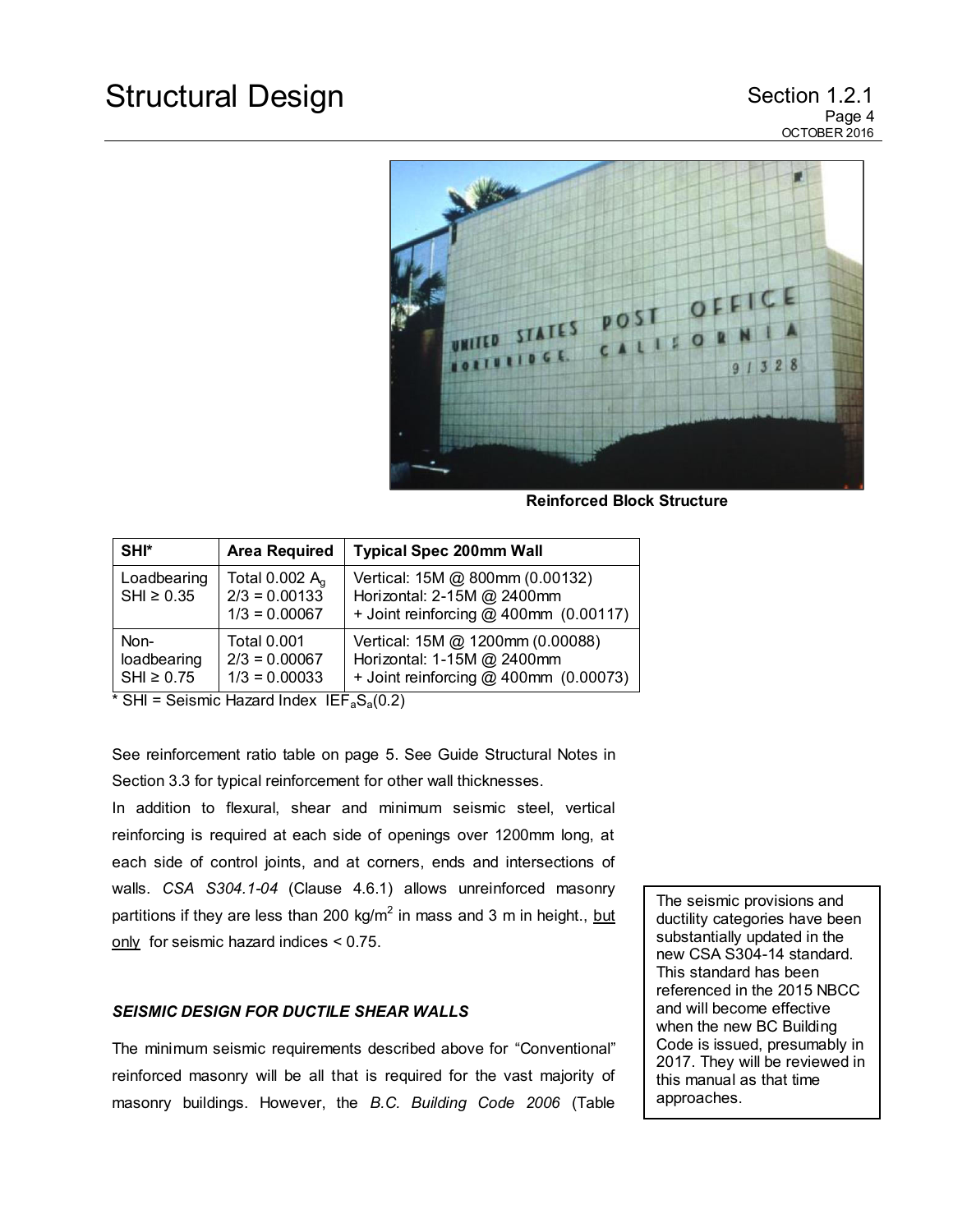4.1.8.9) and CSA S304.1-04 Clause 10.16 contain additional provisions for a range of ductile shear wall categories beyond the conventional seismic requirements They are based on the concept of ductility through inelastic behavior in a "plastic hinge" zone at the base of a cantilever shear wall. These detailing and design provisions ensure that the shear capacity exceeds the flexural capacity that is providing the ductile mechanism. They provide values of either 1.5 or 2.0 for  $R_d$ , the "ductility related force reduction factor," used in determining design loads.

The shear wall categories and their maximum building heights for the two higher seismic hazard indices from BCBC Table 4.1.8.9 are shown below:



**Reinforcement** 

|    |                           |         |                 | Maximum Height  |  |  |
|----|---------------------------|---------|-----------------|-----------------|--|--|
|    |                           | $R_{d}$ | $0.35 - 0.75$   | > 0.75          |  |  |
|    | Conventional              | 1.5     | 30 <sub>m</sub> | 15 <sub>m</sub> |  |  |
| 2. | <b>Limited Ductility</b>  | 1.5     | 40 m            | 30 <sub>m</sub> |  |  |
| З. | <b>Moderately Ductile</b> | 2.0     | 60 m            | 40 m            |  |  |
| 4. | Moderately Duct. Squat    | 2.0     | n/a             | n/a             |  |  |

For the cases beyond the Conventional ductility walls there are additional requirements for grouting, and reinforcing spacing and detailing. There are also limits on h/t, compressive strains, and shear resistance. For typical masonry walls designed in the Squat category with  $h_w / l_w$ <1, there is an  $h/(t+10)$  limit, and requirements for uniform loading and reinforcement ratios.

An  $R_d$  of 2.0 for all materials is now required for post-disaster buildings. This can be provided by structural masonry by meeting the requirements of Clause 10.16. The requirements for typical squat masonry walls such as those used for fire halls are contained in Clause 10.16.6*.*



Large differences in the ductility of framing systems in orthogonal directions should be avoided.

**Reinforcement**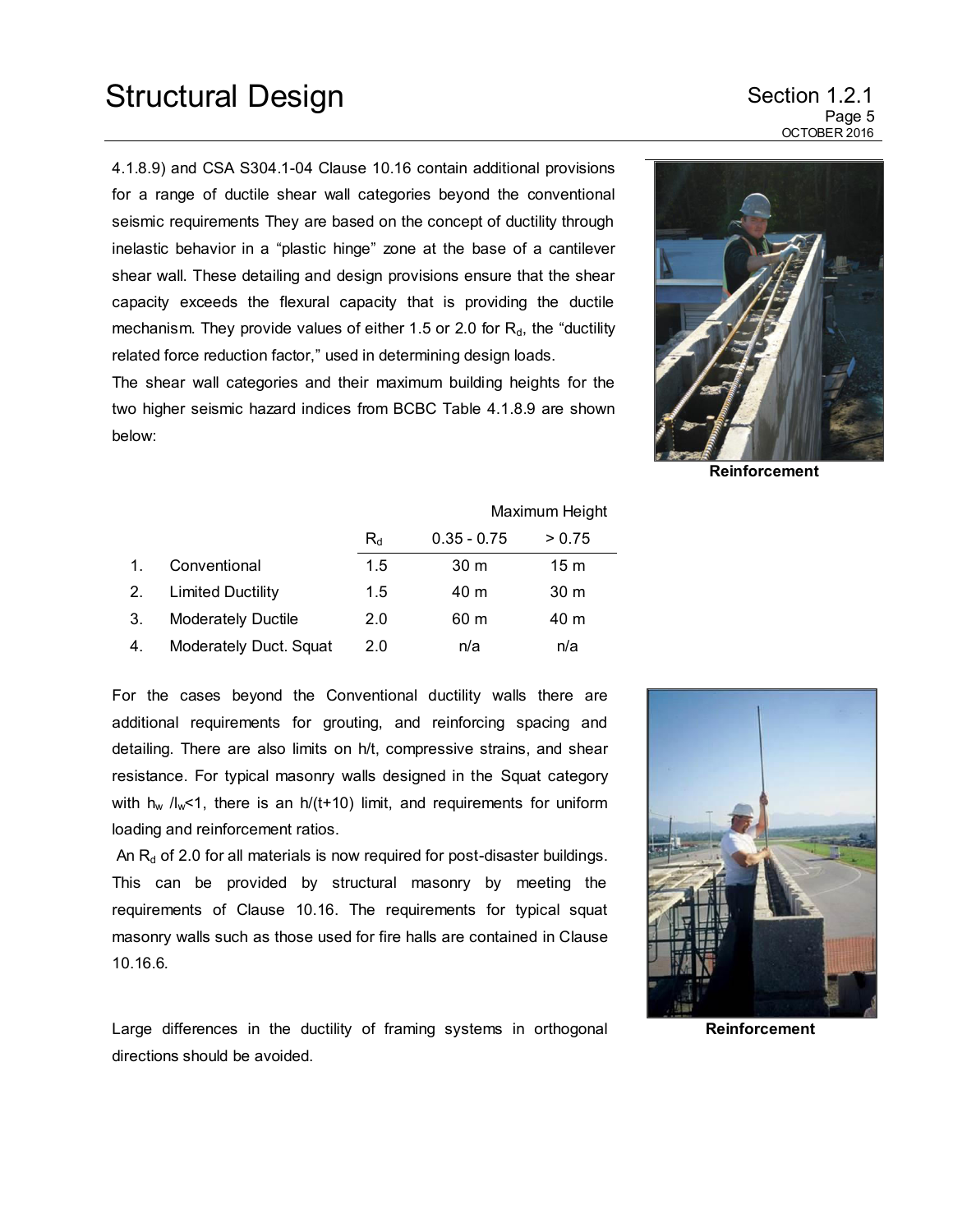# Structural Design Section 1.2.1

|             | $\cdot$ $\sigma$<br>$\ldots$ s $\ldots$ y           |                                                     |                                                     |                                                     |                                                     |  |  |  |
|-------------|-----------------------------------------------------|-----------------------------------------------------|-----------------------------------------------------|-----------------------------------------------------|-----------------------------------------------------|--|--|--|
| Wire or Bar | Spacing S                                           | Wall Thickness (mm)                                 |                                                     |                                                     |                                                     |  |  |  |
| <b>Size</b> | (mm)                                                | $b = 140$                                           | $b = 190$                                           | $b = 240$                                           | b=290                                               |  |  |  |
| $2 - 9$ ga. | 1200<br>$^{\circledR}$<br>800<br>600<br>400<br>200  | 0.00013<br>0.00020<br>0.00027<br>0.00040<br>0.00080 | 0.00010<br>0.00015<br>0.00020<br>0.00029<br>0.00059 | 0.00008<br>0.00012<br>0.00015<br>0.00023<br>0.00046 | 0.00006<br>0.00010<br>0.00013<br>0.00019<br>0.00038 |  |  |  |
| $2 - 8$ ga. | 1200<br>@<br>800<br>600<br>400<br>200               | 0.00016<br>0.00024<br>0.00032<br>0.00048<br>0.00095 | 0.00012<br>0.00018<br>0.00023<br>0.00035<br>0.00070 | 0.00009<br>0.00014<br>0.00018<br>0.00028<br>0.00055 | 0.00008<br>0.00011<br>0.00015<br>0.00023<br>0.00046 |  |  |  |
| #10         | 1200<br>@<br>800<br>600<br>400<br>200               | 0.00060<br>0.00089<br>0.00119<br>0.00179<br>0.00357 | 0.00044<br>0.00066<br>0.00088<br>0.00132<br>0.00263 | 0.00035<br>0.00052<br>0.00069<br>0.00104<br>0.00208 | 0.00029<br>0.00043<br>0.00057<br>0.00086<br>0.00172 |  |  |  |
| #15         | 1200<br>$^{\copyright}$<br>800<br>600<br>400<br>200 | 0.00119<br>0.00179<br>0.00238<br>0.00357<br>0.00714 | 0.00088<br>0.00132<br>0.00175<br>0.00263<br>0.00526 | 0.00069<br>0.00104<br>0.00139<br>0.00208<br>0.00417 | 0.00057<br>0.00086<br>0.00115<br>0.00172<br>0.00345 |  |  |  |
| #20         | 1200<br>@<br>800<br>600<br>400<br>200               | 0.00179<br>0.00268<br>0.00357<br>0.00536<br>0.01071 | 0.00132<br>0.00197<br>0.00263<br>0.00395<br>0.00789 | 0.00104<br>0.00156<br>0.00208<br>0.00301<br>0.00625 | 0.00086<br>0.00129<br>0.00172<br>0.00259<br>0.00517 |  |  |  |
| #25         | 1200<br>$\circleda$<br>800<br>600<br>400<br>200     | 0.00298<br>0.00446<br>0.00595<br>0.00893<br>0.01786 | 0.00219<br>0.00329<br>0.00439<br>0.00658<br>0.01316 | 0.00174<br>0.00260<br>0.00347<br>0.00521<br>0.01042 | 0.00144<br>0.00216<br>0.00287<br>0.00431<br>0.00862 |  |  |  |
| #30         | 1200<br>@<br>800<br>600<br>400<br>200               | 0.00417<br>0.00625<br>0.00833<br>0.01250<br>0.02500 | 0.00307<br>0.00461<br>0.00614<br>0.00921<br>0.01842 | 0.00243<br>0.00365<br>0.00486<br>0.00729<br>0.01458 | 0.00201<br>0.00302<br>0.00402<br>0.00603<br>0.01207 |  |  |  |

**Wall Reinforcement Ratio**  $\; P_{\partial} = A_{S} I A_{g} \;$ 

This table provides wall reinforcement ratios for various rebar spacings and wall thicknesses.